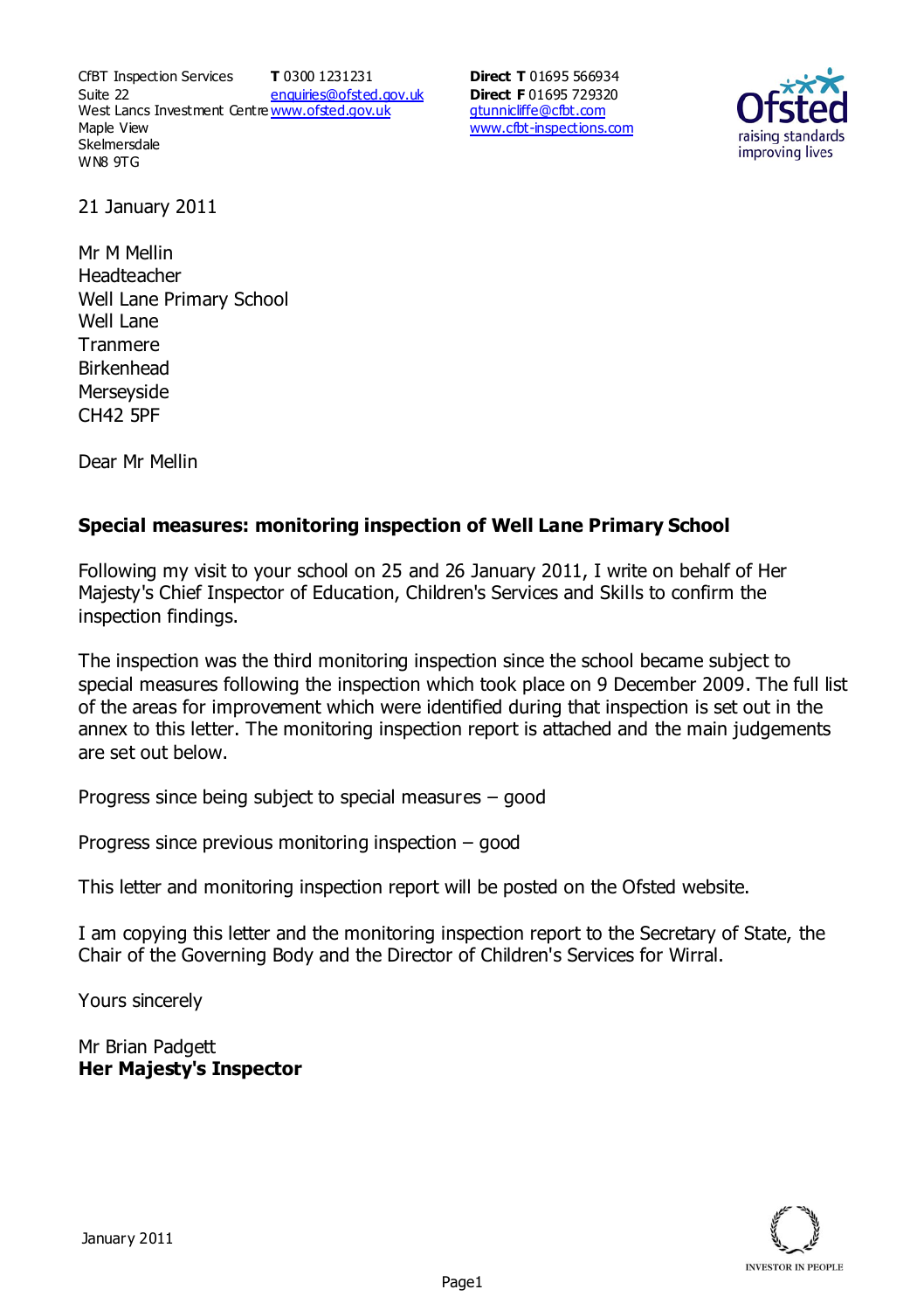

#### **Annex**

#### **The areas for improvement identified during the inspection which took place on 9 December 2009**

- Build the school's capacity to work independently of external support by improving the effectiveness of leadership and management at all levels and ensuring that:
- monitoring and evaluation arrangements are rigorous, outcomes are clearly recorded and addressed and clear links made to the implementation of robust improvement planning
- assessment arrangements are accurate and the system to monitor pupils' progress is robust so that any underachievement is quickly identified and tackled
- the governing body regularly reviews and evaluates the school's provision and contributes effectively to helping set its strategic direction
- safeguarding and child protection arrangements comply with current statutory  $\equiv$ requirements.
- Raise standards in English, mathematics and science by ensuring that:
- more activities are provided to increase pupils' eagerness to write in all subjects
- pupils have more opportunities to improve their speaking skills
- $-$  the presentation of pupils' work is improved, in particular, their handwriting
- there is a consistent approach to teaching mathematical calculation in all classes with regular opportunities for pupils to use and apply their mathematical skills in a range of contexts
- pupils have regular opportunities to take part in practical science investigations and have more opportunities to discuss their tasks and record their work independently.
- Improve the quality of teaching to a consistently good or better standard by ensuring that:
- all teachers have high expectations of what pupils can achieve in lessons
- assessment information is consistently used to match work precisely to pupils' needs and abilities, in particular, those of the more able
- all teachers use questioning that challenges pupils to think more deeply about their  $\equiv$ learning
- the management of pupils' behaviour consistently matches the quality of the best practice
- pupils are regularly involved in the assessment of their progress, and that marking indicates how they are doing and what they need to do to improve.

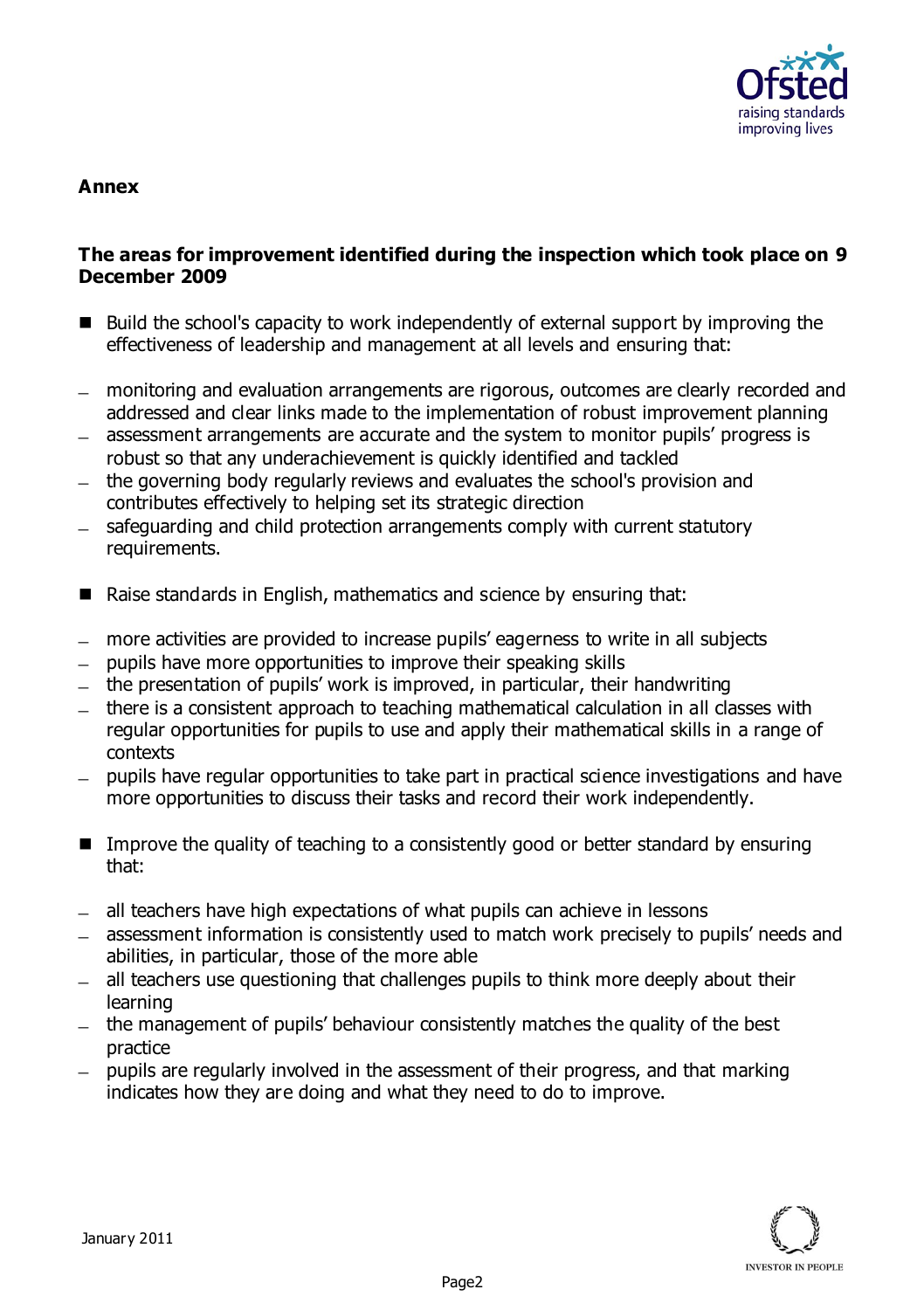

- **IMPROVE the curriculum by ensuring that:**
- $-$  in Years 1 and 2 it meets the needs and abilities of all pupils
- there are planned opportunities for pupils to practise their basic skills in a range of contexts
- sufficient resources are available so that children in the Early Years Foundation Stage can choose activities during learning outdoors whatever the weather.
- **IMPROVE attendance by ensuring that:**
- arrangements to monitor attendance are rigorous and robust and steps are taken to encourage good attendance and reduce persistent absence.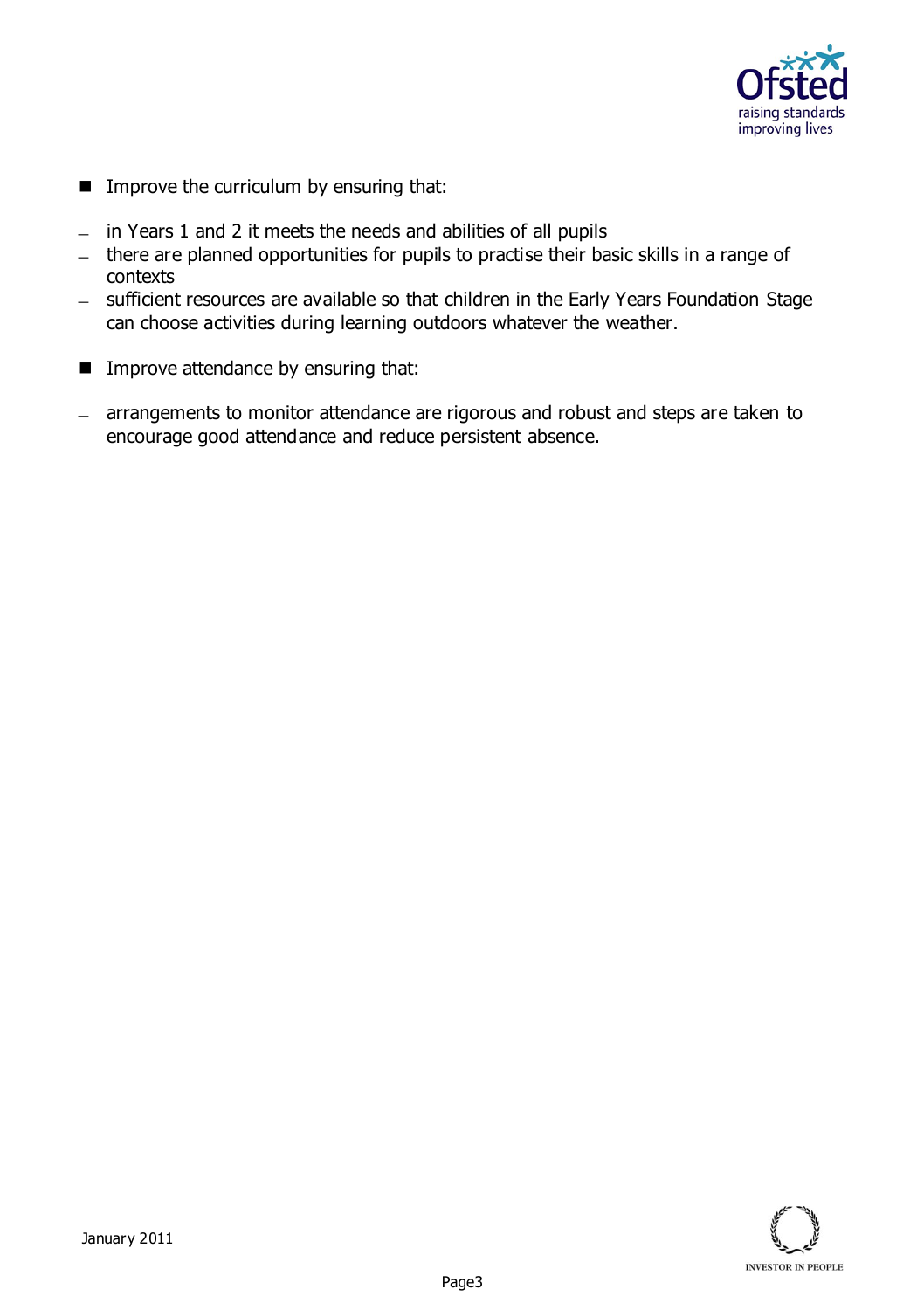

## **Special measures: monitoring of Well Lane Primary School**

## **Report from the third monitoring inspection from 25 to 26 January 2011**

#### **Evidence**

The inspector observed the school's work in all classrooms. He scrutinised documents and met with staff, governors, parents and carers, and a representative of the local authority. He talked informally to many children and pupils as they went about their work.

## **Context**

The Year 5 and 6 pupils are now taught in two distinct classes. The new class is taught by a newly qualified teacher who knows the pupils well.

### **Pupils' achievement and the extent to which they enjoy their learning**

Pupils continue to make accelerated progress in their learning. The recent publication of the validated national test results for 2010 confirms their general improvement and their marked improvement in English. Parents and carers commented that their children's reading was much better. In each class, the legacies of previous underachievement and disaffection are being eradicated. Attainment generally remains at below average levels but predictions for future achievement are continually being revised upwards as gaps in learning are closed and as pupils' potential is unlocked. This is seen clearly for the current Year 6 pupils. At the beginning of the year, estimates for their end-of-year attainment, based on previous progress, suggested few would achieve nationally expected levels. Now, half way through the year, estimates suggest that the government's floor targets will be met and that nearly all pupils will achieve two full levels of progress since they began Key Stage 2. Promise for the future is even more evident for young children entering Well Lane. These children have no experience of the school when it was struggling. They are enjoying an exceptionally good start to school life in the Early Years Foundation Stage. The levels of learning and development seen in children in Reception appear striking against those of the children just beginning their Nursery year.

A visitor to the school who had not been here for some months could not fail to be impressed by the improvement in pupils' learning. In each class, a calm and purposeful atmosphere prevails. Pupils of all abilities work hard and show pride in their work. There is at this school a high proportion of pupils with special educational needs and/or disabilities, over twice the national average, and the range of learning difficulties is exceptionally broad. These pupils feel fully included in lessons and, with the support they receive, their continuing good progress remains a strength of the school. The walls of the school are full of vibrant displays celebrating pupils' achievements, especially in writing, maintaining the improved ethos noted in the previous monitoring visit. As teachers make tasks more interesting and active for pupils, they respond well, with increased motivation, effort and enjoyment.

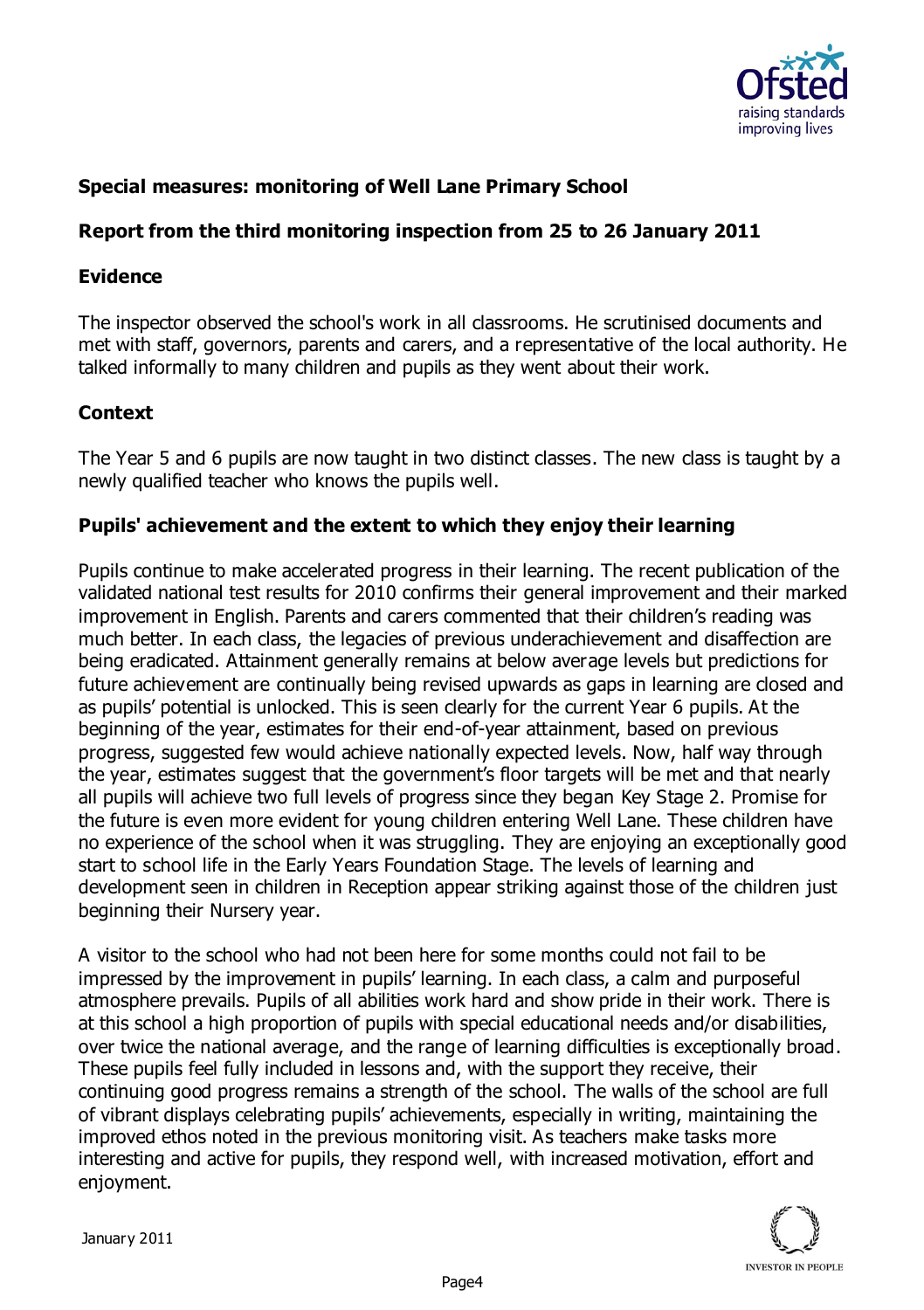

Progress since the last monitoring inspection on the areas for improvement:

■ Raise standards in English, mathematics and science  $-$  good

## **Other relevant pupil outcomes**

The school's increasingly effective provision to support pupils' emotional well-being is bringing important dividends, producing marked improvements for some and earning the gratitude and respect of families most affected. All personal development outcomes show significant improvement. Pupils' social and communication skills are improving along with their academic learning. Pupils' behaviour has also improved considerably. Partly this is because of the embedding of consistent behaviour management policies throughout the school. Also, pupils know the staff's care for them is genuine. Equally importantly, it is because pupils are now thoroughly and actively involved in lessons and in running their school.

Attendance remains an issue for the school, despite the obvious enjoyment of pupils when they attend. The school has well-established, rigorous procedures to promote good attendance, including calls to home on the first day of absence, visits to the home by staff to bring pupils into school and, backed by the local authority, the threat of prosecution. The school has instituted a Parent Panel as part of its increasing involvement of parents and carers and in its drive to improve attendance. There have been particular issues this winter, such as bad health within the community, but overall, insufficient progress has been made in tackling this serious problem. On most schooldays, up to 1 in every 10 pupils is absent and unable to benefit from the much-improved provision.

Progress since the last monitoring inspection on the areas for improvement:

 $\blacksquare$  Improve attendance – inadequate

# **The effectiveness of provision**

At the time of the last monitoring visit, the inspector concluded that the clear improvements in the leadership and management were at the heart of the transformation in the school's performance. On this visit, the increasing confidence of staff has led to a marked improvement in the quality of provision. The quality of teaching observed during the visit exceeded the challenging recommendation within the school's inspection that it should be consistently good. No teaching observed was less than good and over half was judged outstanding or with outstanding features. Teaching had many strengths. Most prominent were the rigorous use of assessments of pupils' progress to plan work that was finely tuned to their learning needs and their active involvement in lessons. Much was required of them to complete tasks. Expectations of pupils were high.

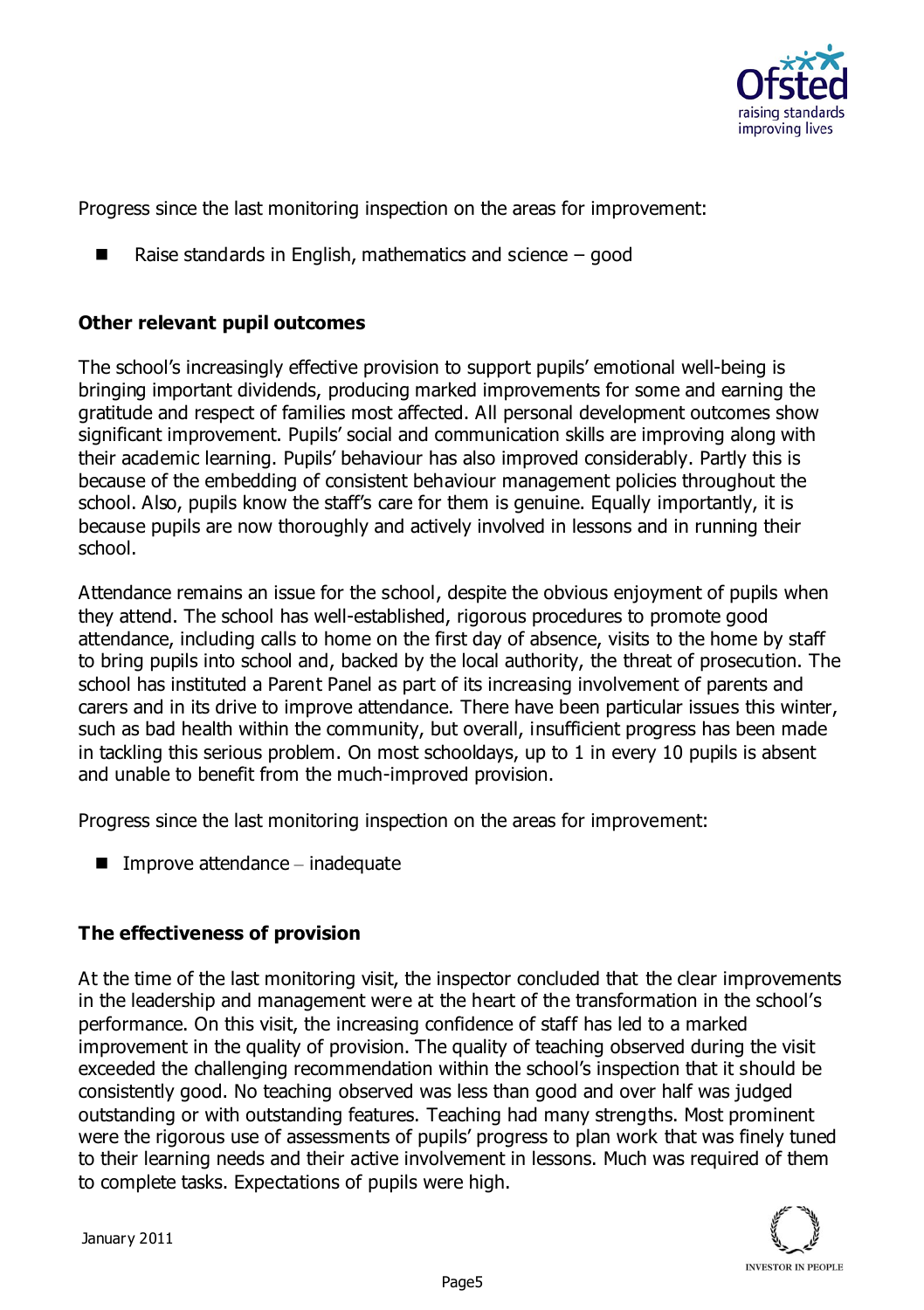

The curriculum has developed apace. It is now creative and imaginative; it links subjects together to provide meaningful reasons for pupils to read, write and investigate. It is closely related to children's and pupils' interests and it ensures their enthusiasm and motivation. Many good examples were observed. The experiment to provide a curriculum more suited to pupils' needs in Year 1 is proving extremely successful. Of particular note around the school is work on Shakespeare, on Aztecs, and on using traditional fairy stories as a basis for literacy lessons. In the Early Years Foundation Stage, an inspired 'jungle' obstacle trail in the outdoor area was highly effective in promoting children's motor skills and coordination.

The provision for pupils with special educational needs and/or disabilities continues to develop and improve. Early identification of special needs is enabling pupils with specific learning difficulties, speech and communication problems, and autism, for example, to access support for learning and enable them to participate fully in school life from the beginning. Intervention programmes for pupils at risk of falling behind are well organised and fully evaluated to ensure their effectiveness. Pupils with emotional and social special needs now receive very effective support, considerably enhancing their self-esteem and well-being.

The increasing involvement of parents and carers was most marked during this visit. The school is reaching out to its community much more positively, including to those who are hard to reach. It is seeking a genuine partnership with parents and, according to parents and carers, is winning the trust and confidence of the community.

The care, guidance and support for pupils were not identified as areas for improvement during the school's inspection. Nevertheless, this aspect of the school's work is improving along with the others. Parents and carers are particularly sensitive to whether their children are cared for and they praise the school in this respect. Genuine care is demonstrated at all levels: leaders, teachers, assistants, administrative, support and cleaning staff all show exemplary commitment to the pupils of the school.

Progress since the last monitoring inspection on the areas for improvement:

- **IMPROVE the quality of teaching to a consistently good or better standard** outstanding
- Improve the curriculum in each key stage  $-$  good

### **The effectiveness of leadership and management**

The challenge given to the school's leaders and managers at the last monitoring visit was to sustain the good improvements to date. This they have done. The staff now present as a highly cohesive and committed team, increasingly able to provide for the extensive learning and social and emotional needs of the pupils. The last monitoring letter also suggested that governors and senior staff, other than the headteacher, should have a higher profile with